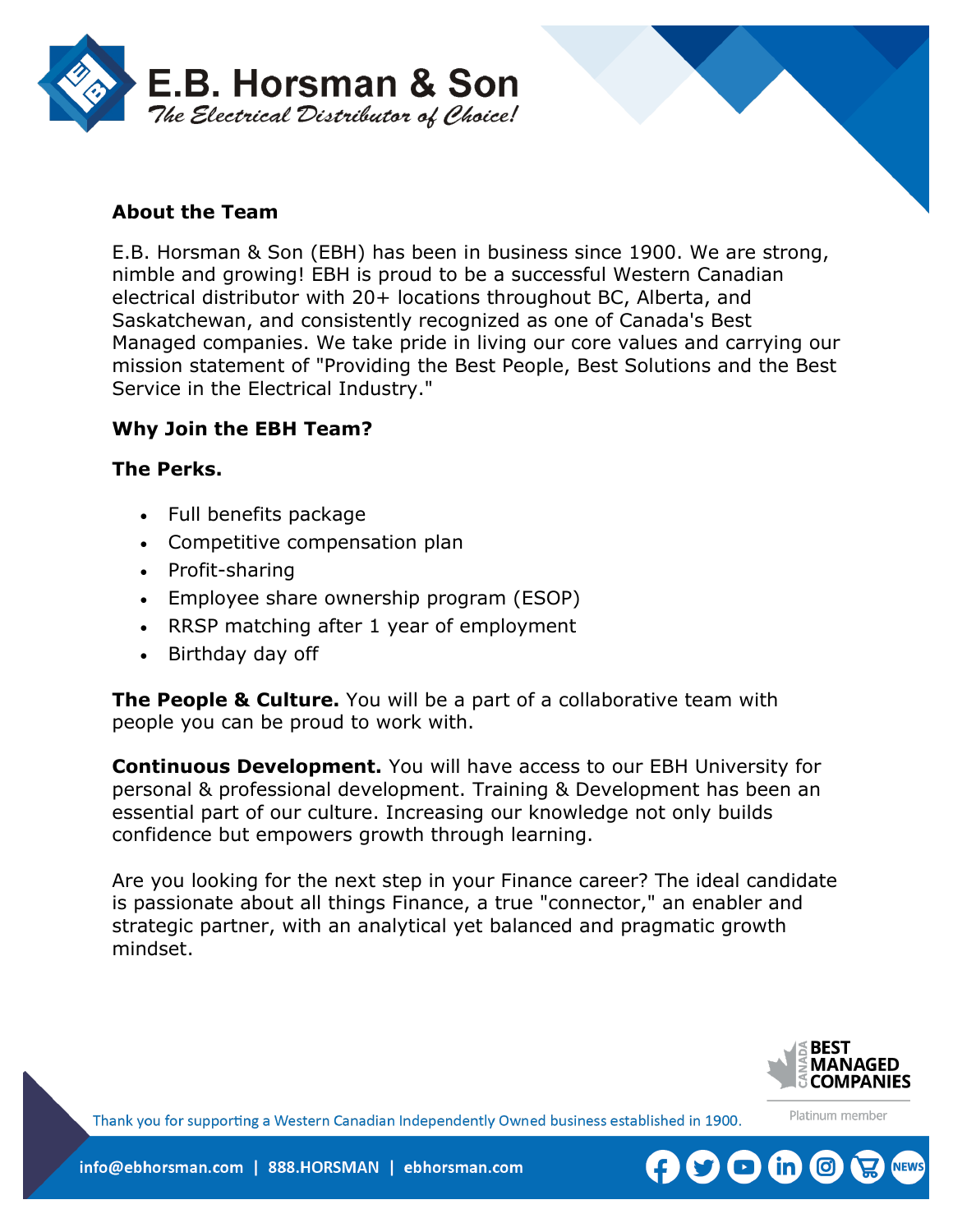

# **About the Role**

We are seeking to fill the new role of **Controller**, located at our Head Office in South Surrey, reporting to the CFO. We are looking for a dynamic, forward thinker, high-energy, passionate, and detail-oriented Controller, with a "must do" attitude that brings strong business, financial and leadership acumen.

## **Position Type/Schedule**

While this role is based out of our Head Office, we do offer the flexibility of a hybrid remote work option. We work closely together in our virtual environment and come together in person when we can and when operationally required. While reasonable flexibility is encouraged, this is a full-time, Monday to Friday position.

**Head Office:** 19295 25<sup>th</sup> Ave, Surrey BC (Campbell Heights Business District)

#### **Key Competencies and Skills Required for This Role?**

**Leadership.** You are a natural born leader and have experience leading, inspiring, coaching, and mentoring cross functional diverse teams.

**Finance Reporting.** Creates, coordinates & oversees financial reports that strengthen proactive company decision making including predictive analytics using internal and external data points. Reports include month end, productivity, forecast, cashflow, customer and supplier programs, strategic KPI's, cost to serve, ROI, Employee Shares Ownership, and partner company reporting.

**Risk Management & Governance.** You will be responsible for overseeing all finance, accounting related reporting activities as well as ensuring financial audits, controls and safeguards are followed and maintained. Identify and quantify potential risks and plan for appropriate risk mitigation strategies and make timely decisions or recommendations to resolve escalated issues.



Platinum member

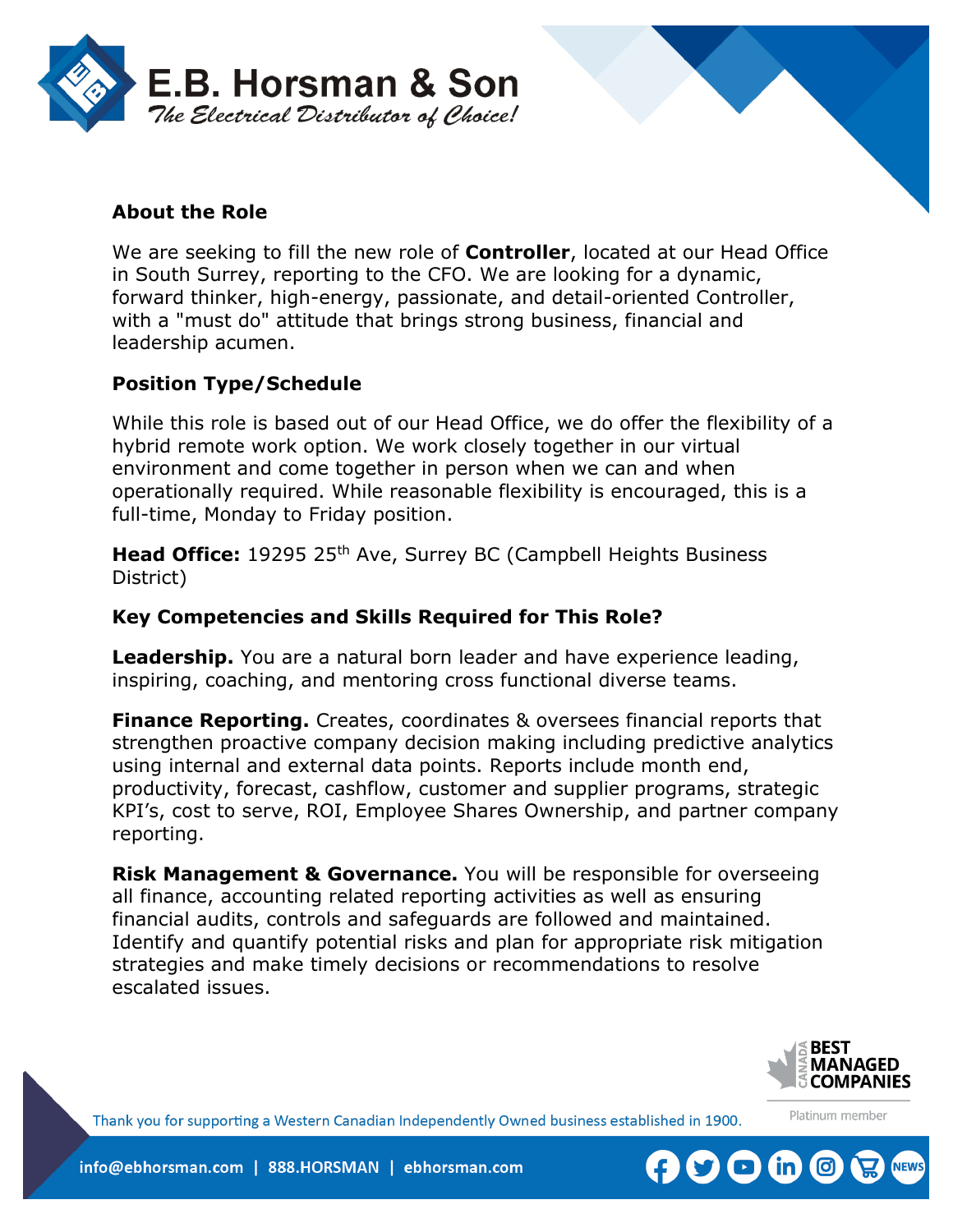

**Team Management & Team Development.** In collaboration with the CFO, you will lead and oversee our diverse and tenured Finance teams consisting of Finance, Payroll, and Accounts Payable. Business and talent management decisions regarding recruitment, performance management, goal setting and succession planning along with forecasting and defining future Finance team organizational structure to meet company goals and objectives.

**Continuous Improvement.** Leveraging digitalization and technology to develop, monitor and improve finance processes, systems and reporting to increase efficiency, effectiveness, and achieving healthy KPIs.

**Teamwork & collaboration.** Working closely with the CFO, and collaborating with the Corporate Leaders, District and Branch Managers, and external stakeholders such as banking, accounting, and government organizations to support company decision making, governance and risk.

**Proudly Representing Our Culture.** EB Horsman & Son has a longstanding history of "Helping Communities Thrive since 1900" and you will play an integral role in the giving back culture. You will be a cultural ambassador to driving our corporate strategic giving back initiatives forward.

**Diversity, Equity & Inclusion.** Proven ability to form strategic partnerships, build relationships and respect inclusive and cultural diversity.

## **What You Bring To This Role?**

- Bachelor's degree in a finance, business or related field or equivalent combination of post-secondary education and experience
- Chartered Professional Accountant (CPA) designation or working towards completion
- 3 years of experience in a similar role or in a similar industry is a strong asset
- Experience in growing companies both through organic strategies and acquisitions



Platinum member

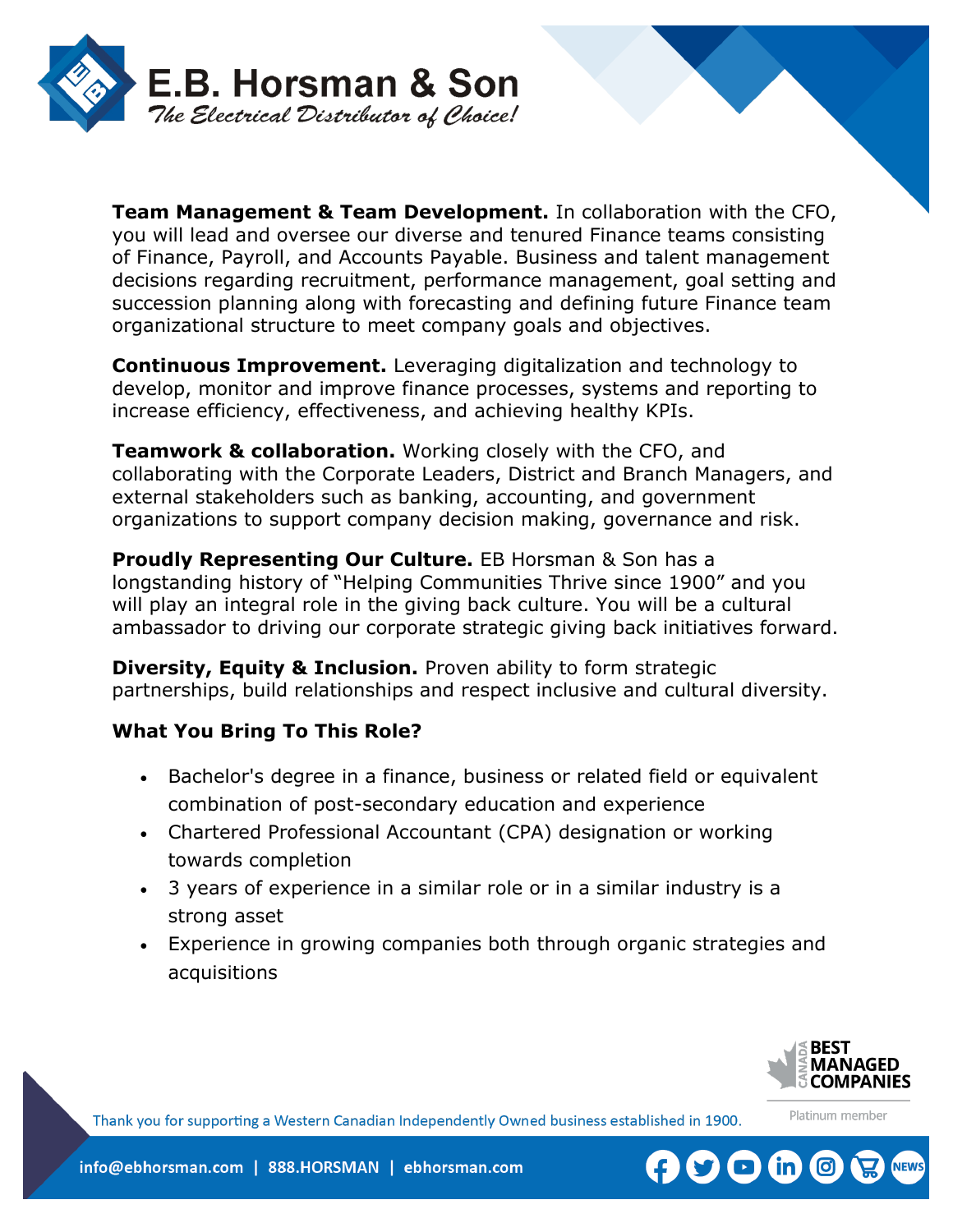

- Experience developing and successfully rolling out best practices, policies/processes, governance documentation and organizational frameworks to match our organization's financial and strategic goals
- Ability to direct, guide, coach, mentor and manage and inspire highly motivated and autonomous cross-functional diverse teams
- Strategic thinking, and problem-solving and has a track record of collaboratively working with others to eliminate inefficiency and bureaucracy, and staying ahead of business and financial trends
- Excellent verbal and written skills and the ability to communicate clearly and effectively with all key stakeholders, such as Corporate Leadership team, Branch leadership, sales team, and external stakeholders
- Able to navigate ambiguous situations, anticipate, identify, and eliminate roadblocks, and know when to escalate to keep moving forward
- Meticulous attention to detail and proven ability to manage multiple financial statements and documents, while managing competing priorities simultaneously

## **Our Core Values: Celebrating the Past, Empowering the Future**

Teamwork & Collaboration | Integrity| Commitment | Reliability | Initiative | Continuous Improvement

#### **Our Purpose**

To Help Communities Thrive since the 1900's

## **Take Your Next Step With EBH**

If you believe your skillset matches the above description and are an enthusiastic, innovative, passionate and energetic individual, we would like



Platinum member